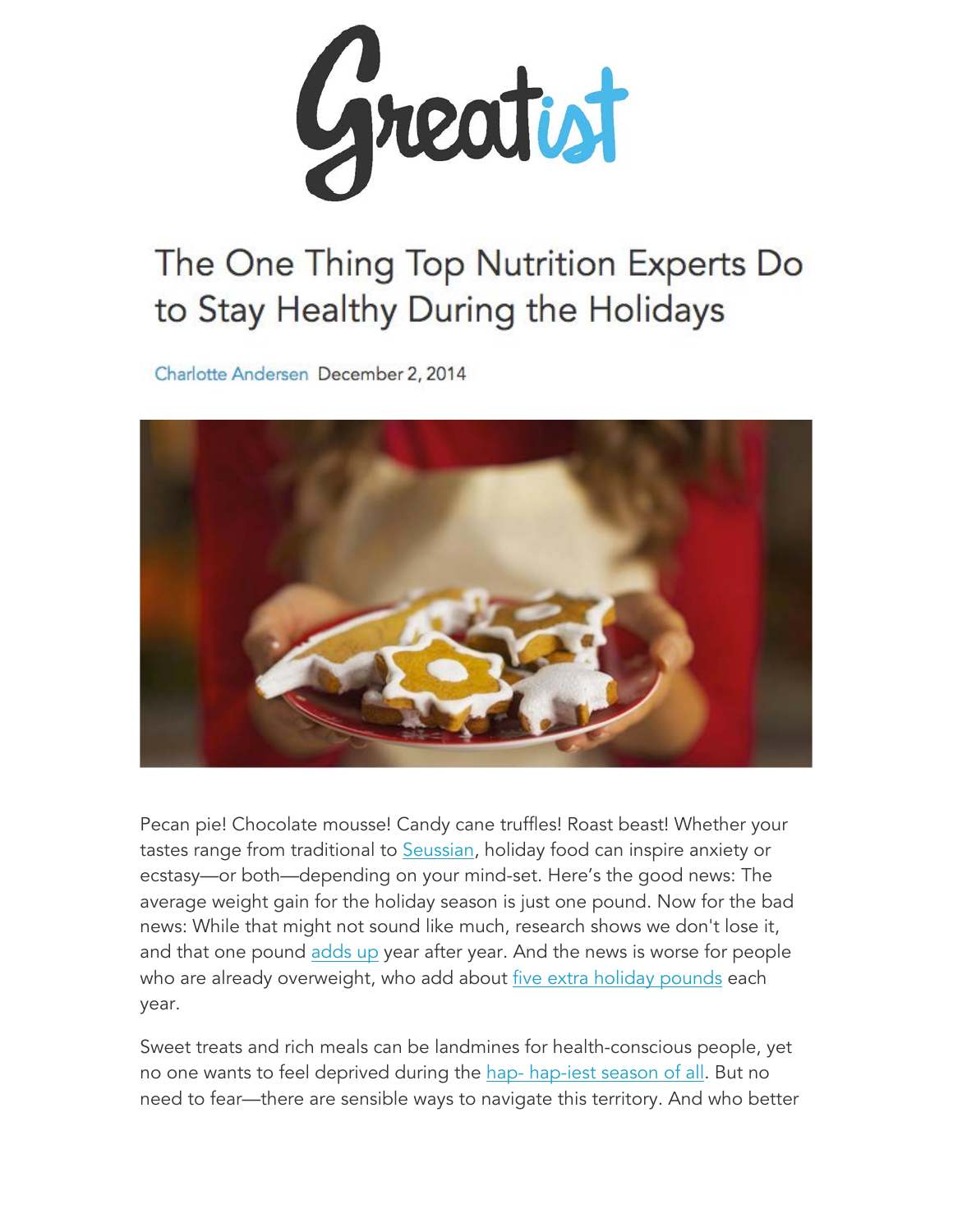to show you how to do it than healthy eating experts themselves? We asked the country's top nutritionists and dietitians to tell us the single rule they use personally to make it through the season without overdoing it or stressing so much that they miss the festive fun.

## Lindsey Joe, Registered Dietitian and Nutritionist

*My one rule: Eat what you love, leave what you like.*

Instead of piling your plate a mile high with things that don't really tantalize your taste buds (fruit cake, we're looking at you!), pick only the foods that give you true enjoyment. If something doesn't make you swoon, leave it on the sideline.

## Erica Giovinazzo, R.D., Head Coach and Nutritionist at Brick CrossFit and BodyChange Dietitian

*My one rule: Keep your treats to one day a week.*

The biggest mistake people make at the holidays is making Thanksgiving a fourday feast instead of a one-day indulgence. Then the holiday parties come and all of a sudden you're giving yourself an excuse to have treats nearly every day. Rather than letting your holiday feast roll into pie for breakfast, limit your splurges to one event per week.

## Lisa Moskovitz, R.D., CEO of NY Nutrition Group

*My one rule: Nix the guilt.*

Feeling guilty after eating foods you don't usually allow yourself to eat can breed more unhealthy behaviors. So abandon those negative voices in your head, give yourself permission to enjoy the indulgence guilt-free, and then remember to get back on track with your normal eating routine the very next day.

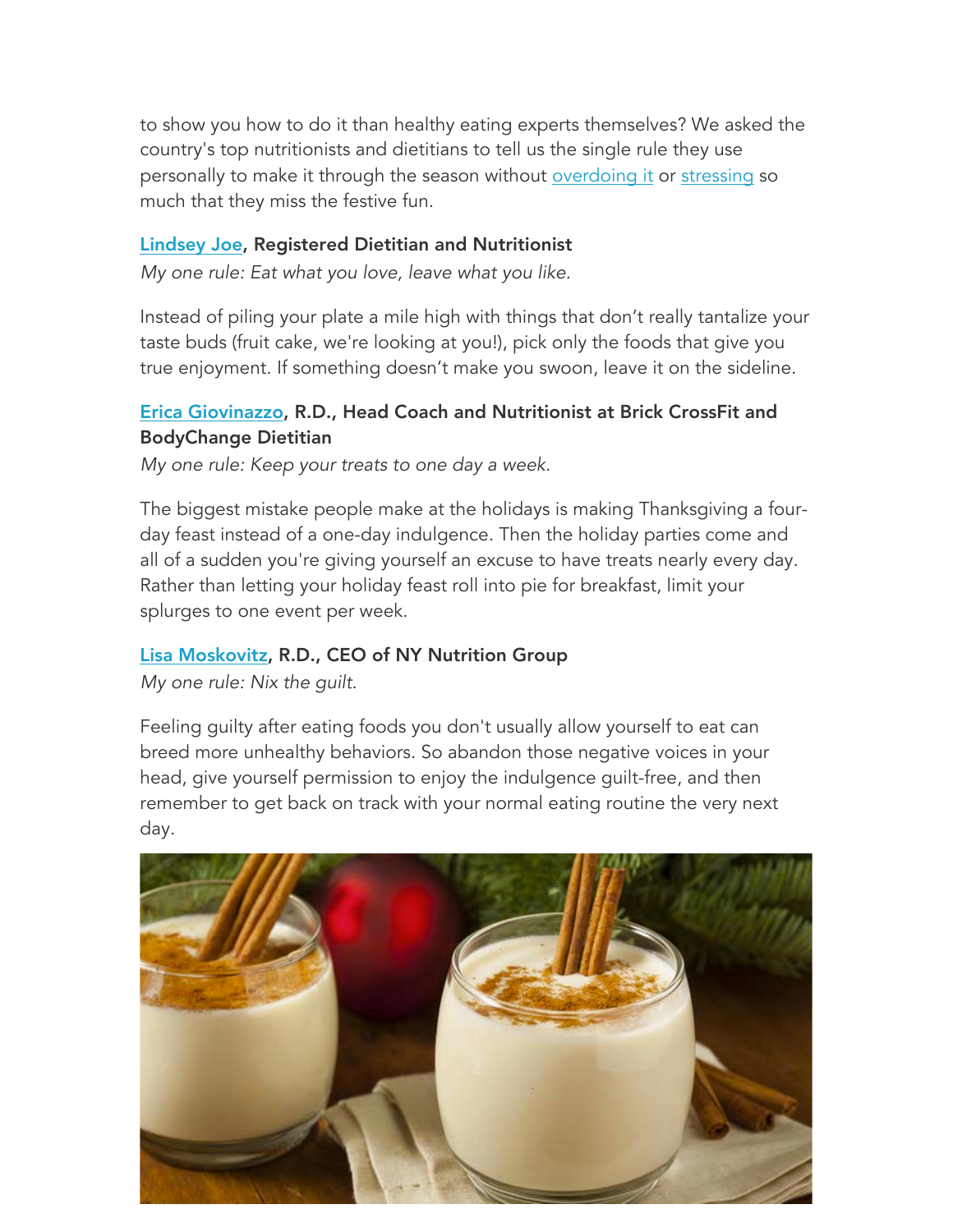## Justin Robinson, Registered Dietitian

*My one rule: Don't eat something just because it's holiday food.*

Listen to your body; most people eat particular foods like pumpkin pie on Thanksgiving or down cups of eggnog at a Christmas party because "that's what we do during the holidays." Noshing without thinking about what you're putting into your body and why makes you ignore your internal cues of hunger and satiety. Do you really even like pumpkin pie or eggnog? Or if you could have any treat would you choose your favorite ice cream or hot cocoa instead? Just because it's limited doesn't mean you have to eat it.

## Deborah Orlick Levy, R.D., Carrington Farms Health and Nutrition **Consultant**

*My one rule: Eat low to high (when it comes to calories).*

Start with a broth-based soup or salad, then move on to lean protein, and by the time you reach those triple-fudge brownies, a few bites will be all you need to feel satisfied.

## Teresa LaMasters, M.D., Weight-Loss Specialist at UnityPoint Clinic, Des **Moines**

*My one rule: Alternate your bubbly with sparkling water.* 

On average most adults consume almost 100 calories a day from alcoholic beverages. Since avoiding alcoholic beverages altogether may be hard during this time of merriment, alternating between an alcoholic beverage and a zerocalorie sparkler can help you avoid pouring on the pounds. Plus sparkling water keeps things festive, and, bonus, you'll avoid entering the hangover zone, a notso-happy holiday tradition.

## Ashley Koff, R.D. for Earthbound Farm

*My one rule: Balance acid with alkaline.*

Holiday foods are full of "acid formers" like sugar, alcohol, and meat, so make sure you balance all those rich foods with plenty of "alkaline formers" like lemons and organic greens. While not all nutrition experts agree with the alkalinity theory, which says that eating too much of some types of foods can upset the pH balance in the body, it does make sense to balance out your heavier dishes with plenty of greens.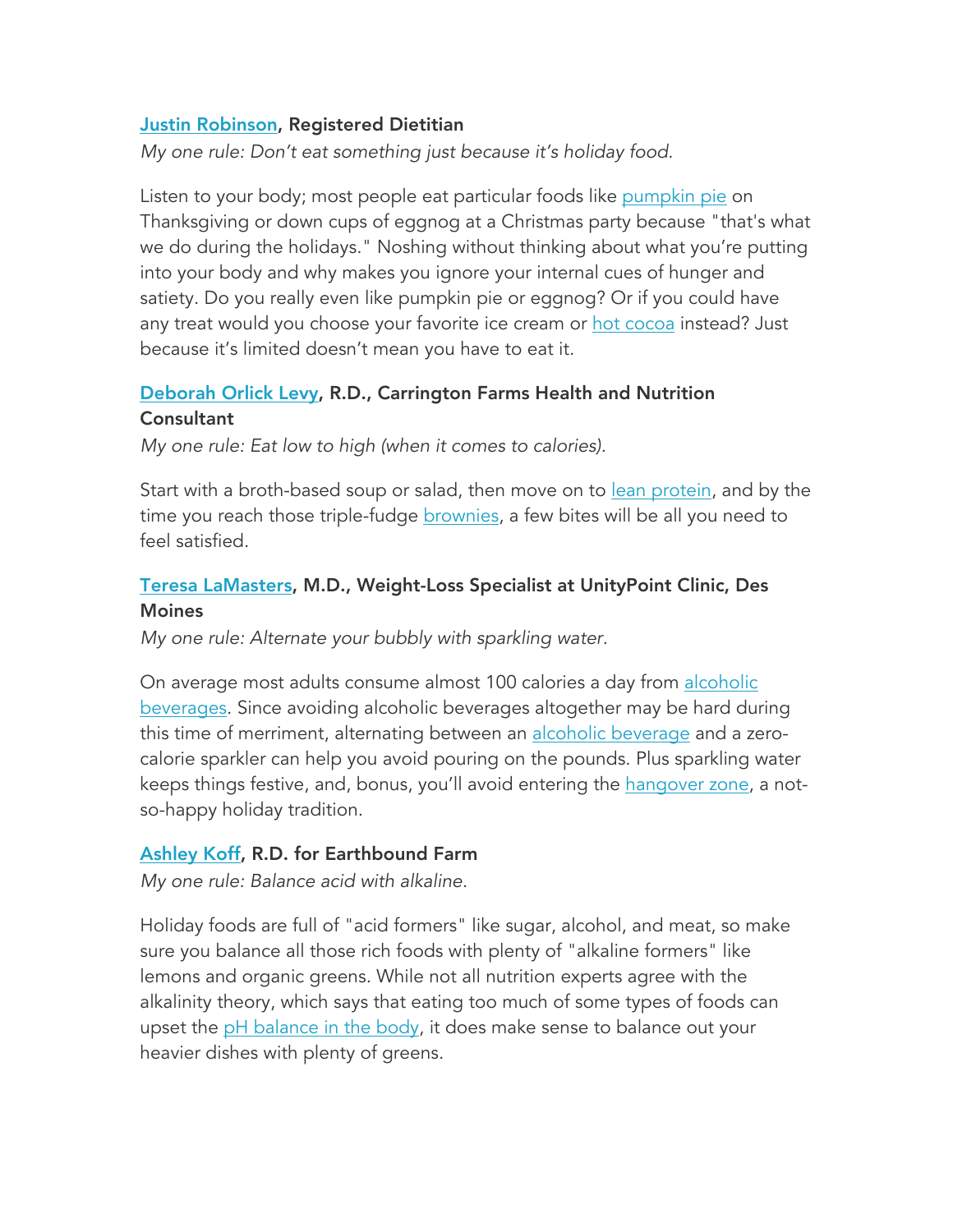

## Hannah Disterdick, R.D., Wellness Specialist for One to One Personal Physician Network

*My one rule: Bring the punch.*

Offer to bring the party punch, then "upgrade" your traditional recipe with natural sweeteners like stevia or 100% fruit juice. To go even healthier, ditch the booze and replace it with club soda for a sparkling mocktail. Although they might miss the buzz, no one will miss the extra calories, and you'll be comfortable knowing there's at least one light drink so you can skip the eggnog.

# Jessica Setnick, R.D., Senior Fellow at Remuda Ranch at the Meadows, International Federation of Eating Disorder Dietitians

*My one rule: Make holiday treats year-round.*

Prevent some of that "last-chance eating" by promising to make your mom's pumpkin pie in February or your favorite green bean casserole in July. Knowing it will be available again means you won't feel the urge to "go for broke" and overeat it now.

Adrienne Raimo, RD, and Founder & Director of One Bite Wellness *My one rule: Veg-out on veggies.*

Try swapping light pureed cauliflower for carb-heavy mashed potatoes and add side dishes with more vegetables, like ratatouille, to bolster the nutritional value of the meal and keep you satiated so you don't overeat. Bonus: All that extra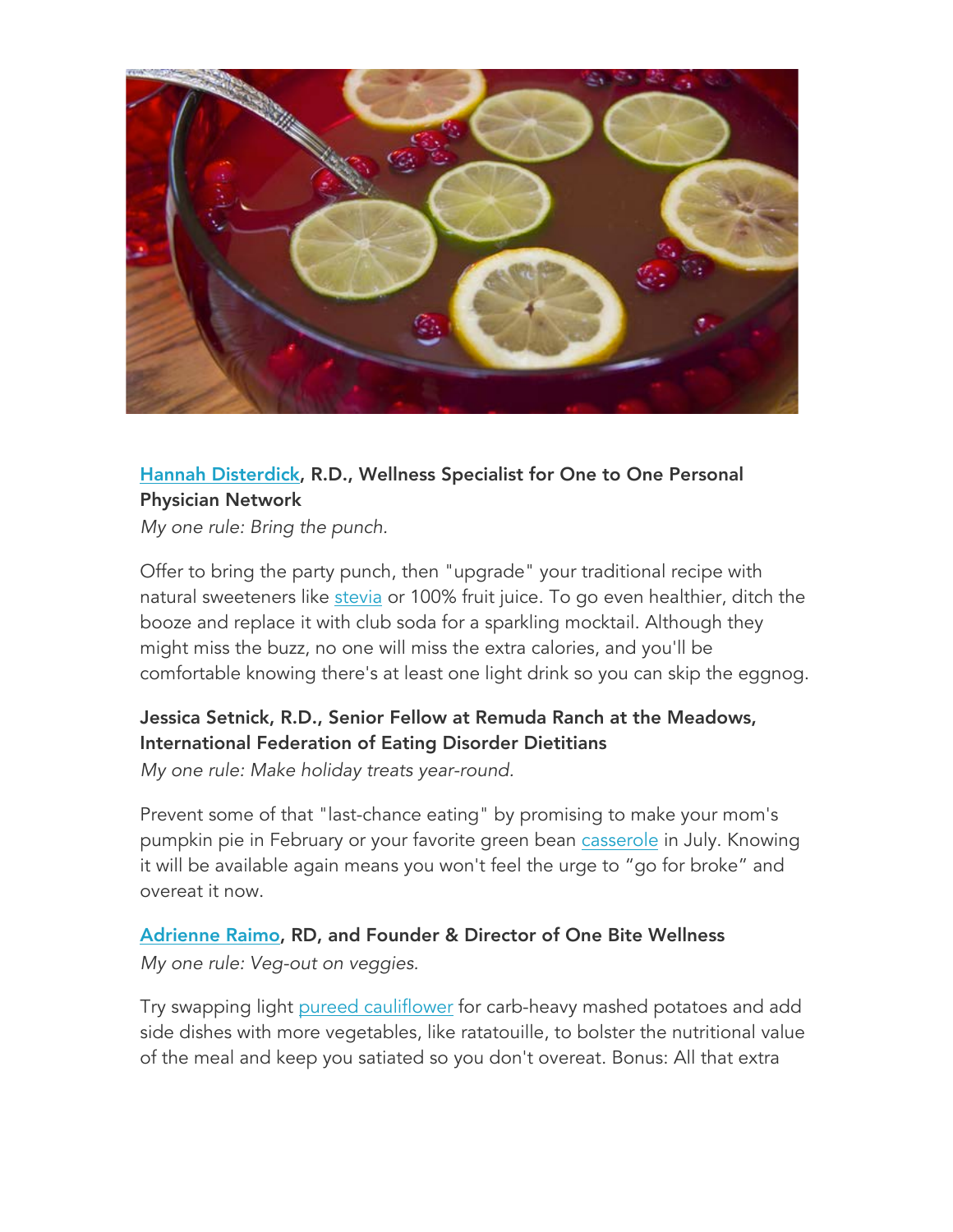fiber will help keep you regular, even if you do over-indulge a bit on the cheese platter.

## Valerie Orsoni, Nutrition expert, founder of LeBootCamp

*My one rule: Don't be fooled by the "health halo."*

File this under sad-but-true: You can gain weight even if you eat healthy. You can overdo it with the veggies and dip or creamy asparagus soup, just like you can with ice cream—except with the ice cream at least you know it's an indulgence. So make sure you're not eating something based solely on its health-food aura and keep an eye on your portion sizes.



# Ana Goldseker, CNE, Director of Nutrition for Nava Health and Vitality **Centers**

*My one rule: Go to social gatherings to gather (not to eat).*

You go to family gatherings, work parties, and other social events to see your friends and loved ones—so see them! Use these times to socialize and be present rather than rummaging for holiday treats. A good idea is to "pre-eat" something with protein and vegetables to stabilize your blood sugar so you can keep your focus where it belongs: on present company.

## JJ Virgin, author of three New York Times bestsellers, including *JJ Virgin's Sugar Impact Diet*

*My one rule: Bring out the skinny jeans.*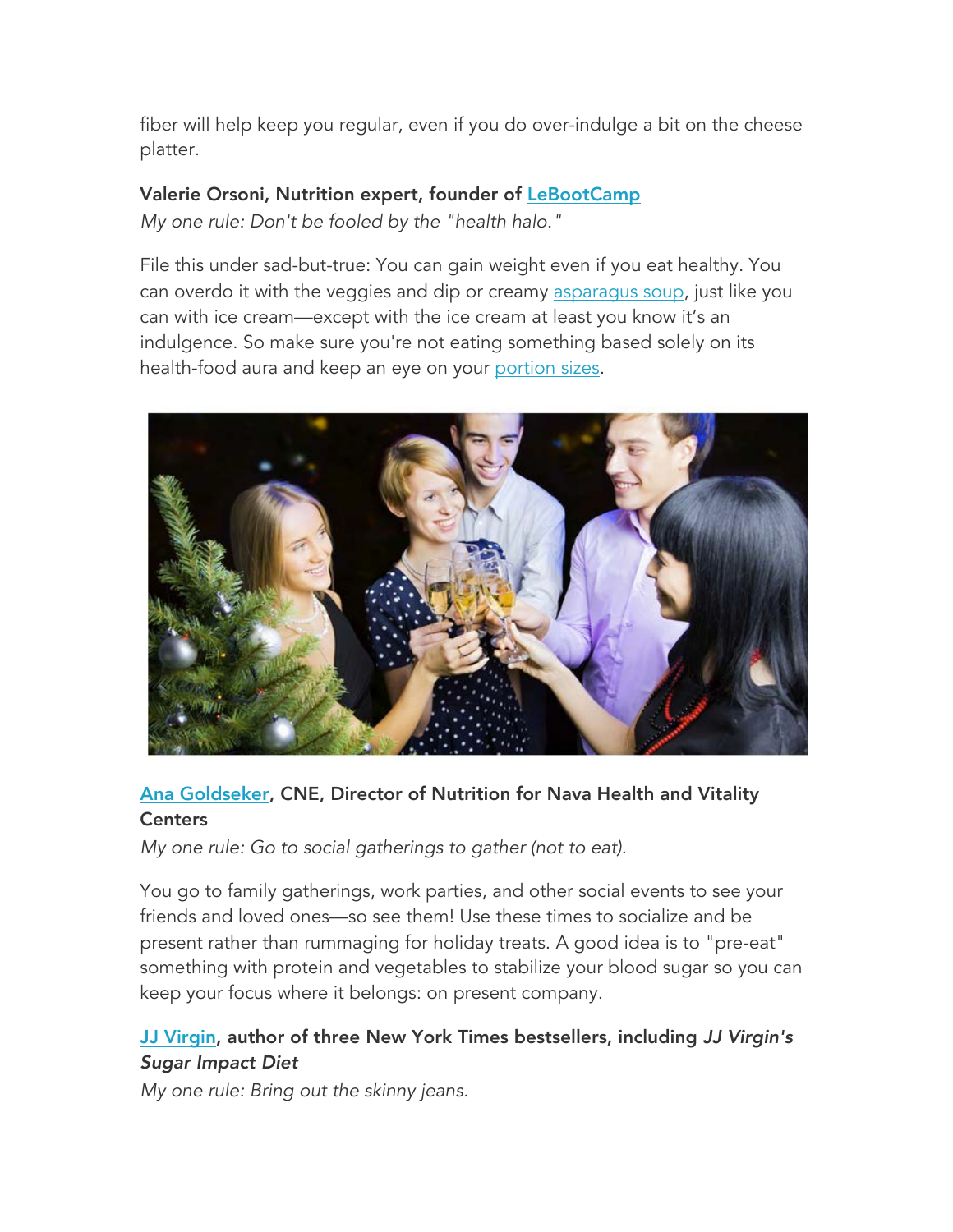Elastic waistbands, "relaxed fit" sweaters, and other loose clothing are practically an engraved invitation to overeat. Leave those roomy pants in the back of the closet. Instead, bring out the bandage dresses, skinny jeans, slim-fit suit, or nipped-in blazer—whatever ensemble makes you feel sleek and slim. Not only will you look hot, your outfit will offer subtle reinforcement to keep you from getting seconds (or thirds) on those peppermint bark cookies.

## Alissa Rumsey, R.D., Spokesperson for the Academy of Nutrition and **Dietetics**

*My one rule: Just say no... to food pushers.*

Whether it's Grandma's caramel cake or your best friend's first attempt at a holiday roast, often you may feel forced to eat certain foods simply because people keep offering them to you. Put on a genuine smile, politely decline, and then offer a compliment. "Oh Emily, these truffles look amazing and you're so thoughtful to make them for me! I'm too full to enjoy them right now, but could I take a couple home?" They'll feel loved and you won't feel pressured to show your affection through busting a gut.



# Lindsay Martin, R.D., Nutritionist for Hilton Head Health

*My one rule: Rock the bed-head.*

Between holiday traveling, work schedules, and all that shopping, it can be easy to skimp on sleep in order to get your to-do list done, but getting a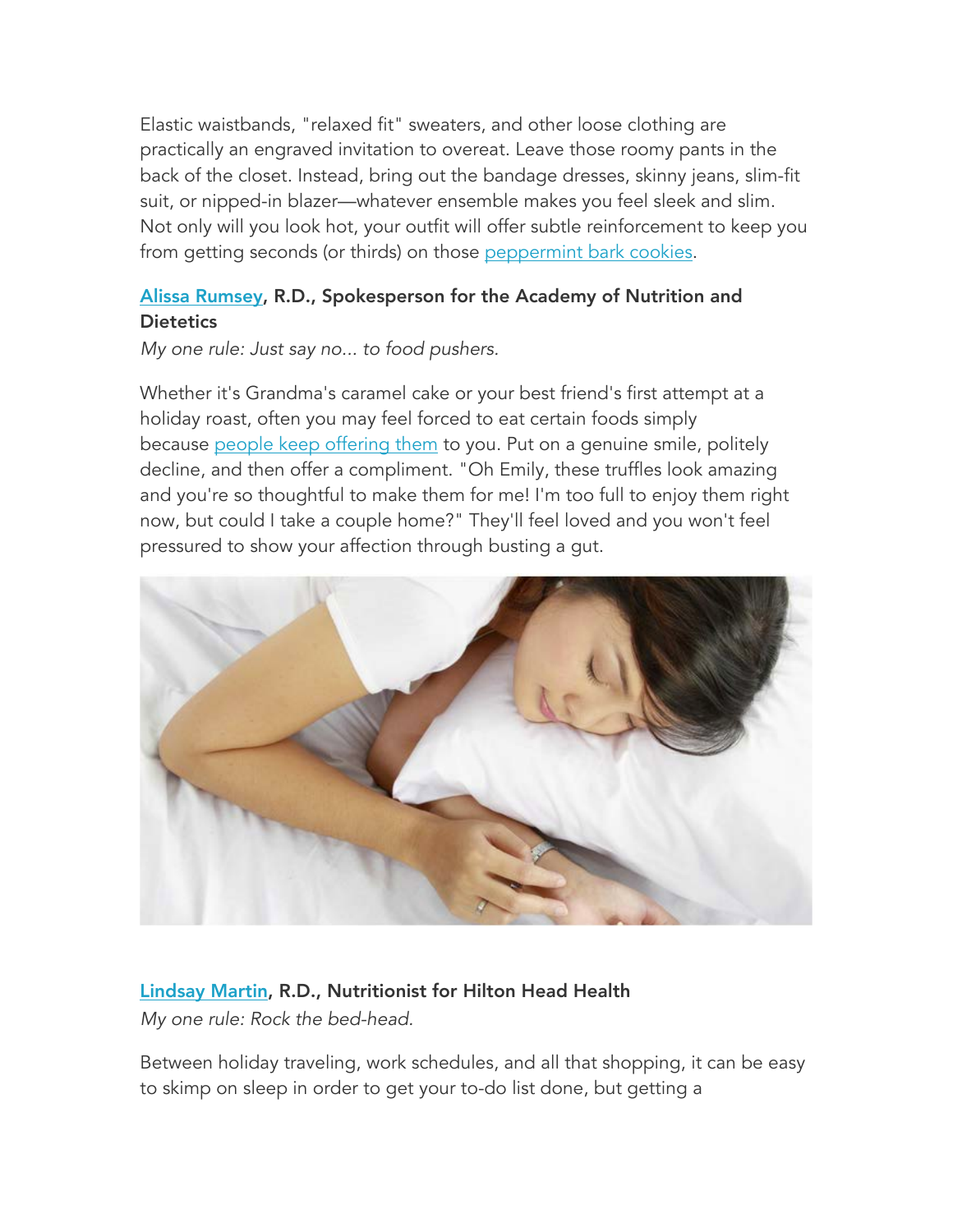consistent six to nine hours of sleep every night helps regulate hormones, promotes recovery from workouts, and prevents daily fatigue—plus it keeps you from face-planting directly into your mom's apple pie. There is really no such thing as "catching up" on sleep, so the key is consistency . Bonus: The bedhead tousled look is totally in right now!

## Megan Roosevelt, R.D., Founder of Healthy Grocery Girl

*My one rule: Be a snack smuggler.*

Traveling, shopping, and running errands during the holidays can lead to fast food, skipping meals, or surrendering to the siren call of Cinnabon. To keep your appetite in check, never leave home without a snack. Choose options made with real ingredients to truly energize and nourish your body. Check out our suggestions for on-the-go high-protein snacks.

## Lisa Reed, C.S.C.S., Personal Trainer

*My one rule: Burn the bird.*

No, we're not telling you to intentionally char your holiday dinner (although that's one way to save calories). Rather, try a post-feast interval workout like Reed's "burn the bird" sweat-fest: Have everyone start in a single file line down the sidewalk. Begin moving, with the person in the front of the line setting the pace—you can run, sprint, or walk. Then have the person in the back of the line move to the front of the line and set a new pace. Repeat until you have either reached 30 minutes or completed 2 miles. Consider this a new form of family bonding. Go ahead and high-five the line as you run past, treat your team to a full on sprint, or goof off and perform lunges down the line to the front.

## Edwina Clark, Registered Dietitian

*My one rule: Don't "save up" calories.*

Fasting before a big meal can backfire worse than posting a Justin Bieber fan video on YouTube. Low blood sugar from hunger increases cortisol levels, which leads to cravings for fatty, salty, and sugary foods. Instead of saving up for the big meal, nibble on healthy snacks like raw veggies, nuts, and fruit throughout the day to avoid a full-blown gorgefest where no crumb is left behind.

Andrea Szebeni, R.D., Nutritionist for the Lighthouse Recovery Institute *My one rule: Detox your taste buds.*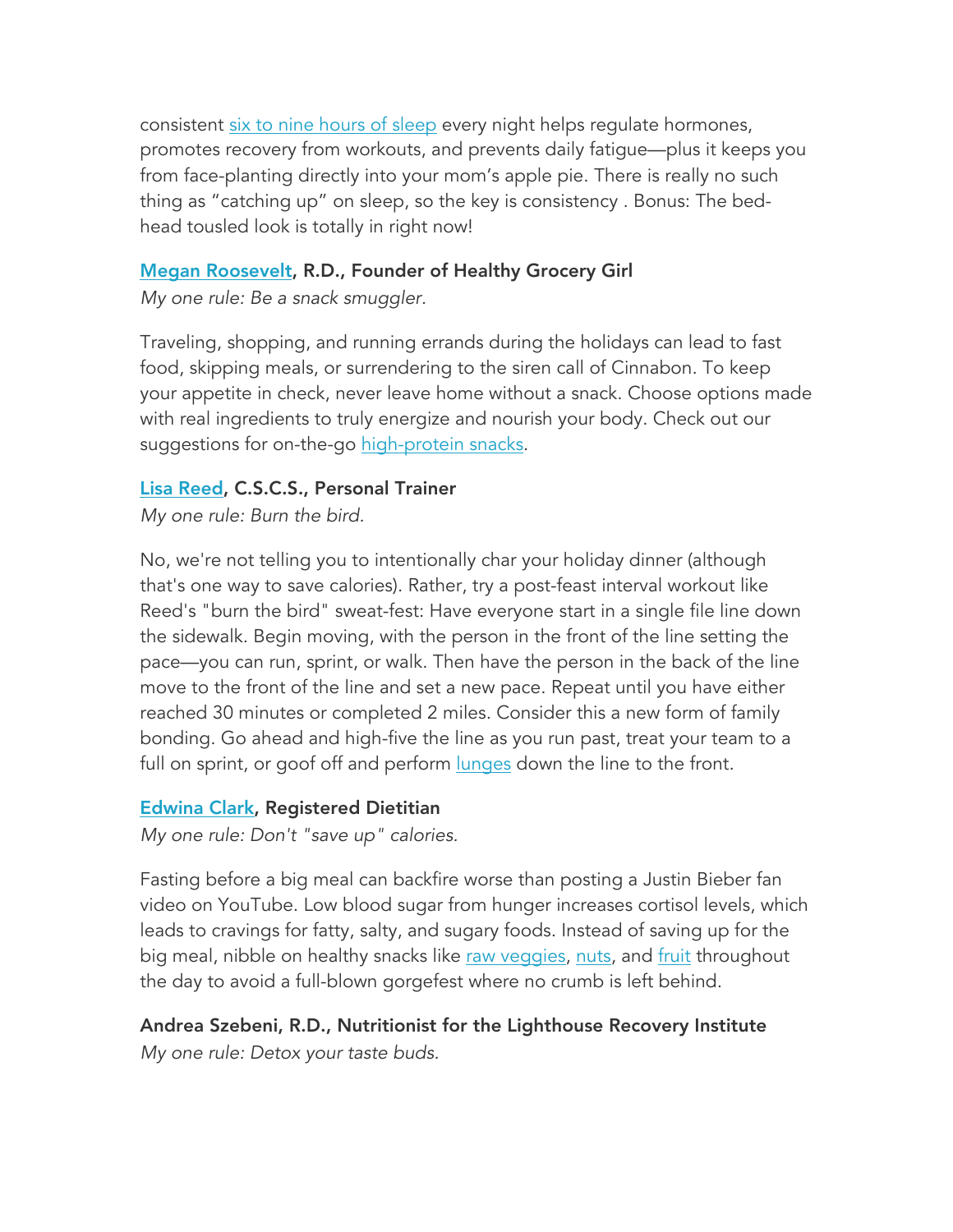Over time we adapt to eating "hyperpalatable" foods that are high fat, high salt, or high sugar (or all three). By eating these foods regularly, we erode the ability of our taste buds to appreciate subtler flavors and we train them that a hit of fat/salt/sugar is normal. The good news is that you can reset your taste buds by cutting out processed foods for just one week. Then when you do indulge in a treat, you'll be able to appreciate all the flavors and be sated with just a few bites. You may even find that processed foods you used to love don't even appeal anymore.

## Lauren Harris-Pincus, R.D.N., of Nutrition Starring You

*My one rule: Three bites and good night.*

Stick to the three-bite rule for desserts: The first bite is the best, the last the grand finale, and every bite in between is the same. In three bites, you get the full dessert experience, so really focus on savoring those three and you're less likely to overindulge.



# Simone Gloger, R.D., Head Nutritionist for The Dukan Diet

*My one rule: Trim the trimmings.*

It turns out that most traditional holiday dishes are really not that unhealthy think leanturkey, roasted vegetables, nuts—but adding in all the additional trimmings to the dishes are what make the calories soar into the stratosphere.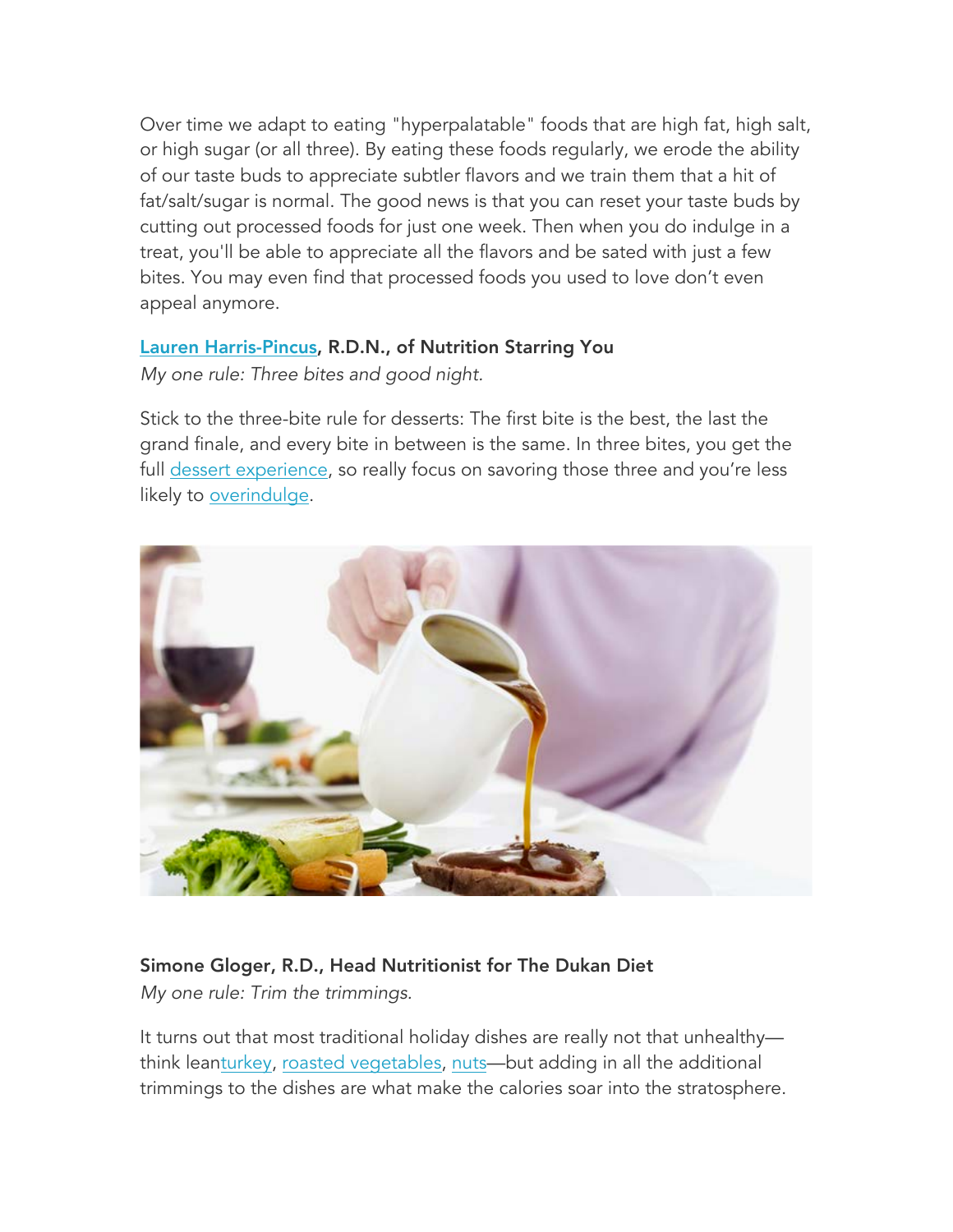Simply eliminate extras such as gravy, cream sauces, butter, and crust on pies, and you'll axe loads of unnecessary calories and fat.

## Anne Ricci, R.D., Founder of Anne's Healthy Kitchen

*My one rule: Eat mindfully.*

It sounds silly, but lots of people don't even realize when they're eating. Taking the time to choose food you really want to eat and then actively focusing on enjoying the smell, taste, and texture of each bite will naturally help you slow down and stop when you're full.

# Kristy Del Coro, R.D., Senior Culinary Nutritionist of SPE Certified *My one rule: Eat a good breakfast.*

Your mom was right: Eating a healthy breakfast sets the tone for the entire day. If you start your day off with a doughnut or leftover pie, you can trigger a relentless sweet tooth the rest of the day. Don't skip breakfast either, as that will leave you dragging through your morning and more likely to overeat later because you're starving. Your best bet? Start with something that has lean protein, complex carbohydrates, and some healthy fat to give you energy and keep you satisfied until your next meal. Del Coro's favorite: An omelet made with one egg and two to three egg whites; easy-to-cook veggies like spinach, mushrooms, or sautéed onions; fresh herbs if you have them; and a touch of grated Parmesan cheese. Add fresh fruit and whole-grain toast to really round out the meal.

## Maggie Moon, R.D., Author of the *Elimination Diet Workbook*, owner Everyday Healthy Eating

*My one rule: Eat seasonally.*

Summer gets all the credit for tasty fruits and bountiful veggies, but winter has its superstars too. Feast on gorgeous seasonal fruits like pomegranates, mandarin oranges, and red grapefruit. Not only are they at peak season for optimal quality and flavor, they're packed with nutrients. Pistachios, chestnuts, and walnuts also make special appearances around the holidays, so feel free to eat a handful or two before hitting the buffet. These nuts are packed with satiating fiber and healthy fats to help keep your appetite from going rogue.

# Anika Christ, R.D., Senior Manager of Life Time Weight Loss at Life Time Fitness, Inc.

*My one rule: Use the "fork trick."*